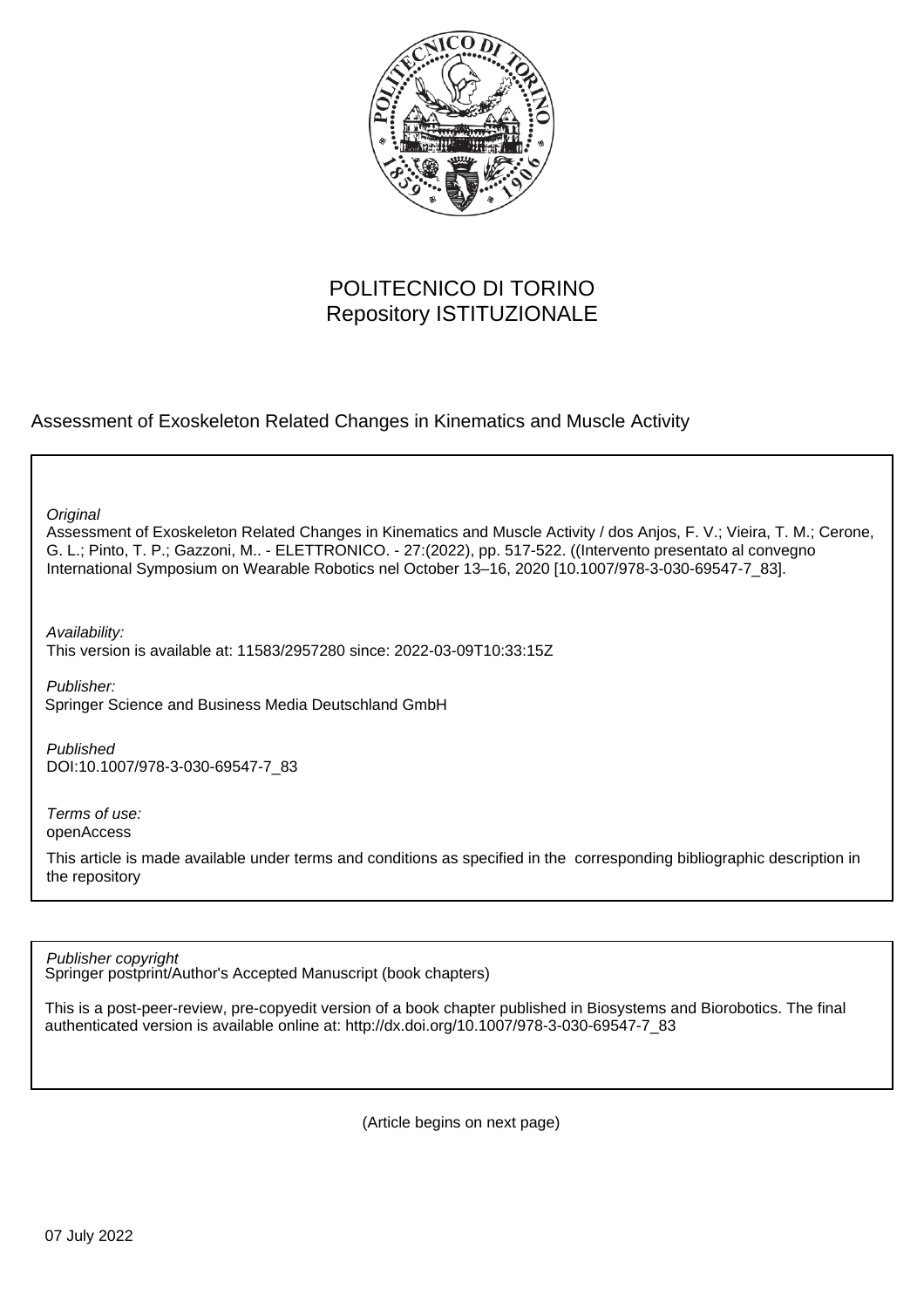## **Assessment of exoskeleton related changes in kinematics and muscle activity**

Fabio V. dos Anjos, Taian M. Vieira, Giacinto L. Cerone, Talita P. Pinto and Marco Gazzoni

*Abstract***— Work-related musculoskeletal disorders, reported at shoulder and low back regions, rank among the most serious health problems in industry. Owing to their ability in providing support to the shoulder and back regions during sustained and repetitive tasks, passive exoskeletons are expected to prevent work-related disorders. In this work, experimental protocols were conducted for the extraction of relevant information regarding the neuromuscular activation and kinematics during simulated working activities with passive exoskeletons. Our results support the notion these passive exoskeletons have the potential to alleviate muscular loading and therefore to prevent musculoskeletal disorders in the industrial sector.**

#### I. INTRODUCTION

XOSKELETONS have been proposed as a promising for the prevention of work-related musculoskeletal disorders (MSD) [1],[2]. However, the current knowledge does not fully clarify the impact of exoskeletons on MSD prevention [3]. Even if many factors must be considered in MSD prevention, excessive muscular stress is a predominant risk factor. Consequently, surface electromyography (sEMG) is an important tool for the evaluation of exoskeleton effectiveness, providing information about changes in muscle efforts. Exoskeletons showed a clear potential in limiting local muscular demand, however, great differences in the reduction of muscle activity are reported in literature [3]. In this work we studied the changes in EMG activity and kinematics induced by the use of two passive exoskeletons: one for lumbar support (Laevo V2.5 - Laevo B.V., Delft, Netherlands) and one for upper limb support (MATE, Comau S.p.a, Turin, Italy).  $E_{\text{solution}}$ 

#### II. MATERIAL AND METHODS

#### *A. Lumbar support – Laevo*

Ten male volunteers were recruited (age: 22-32 years).

### *1) Tasks.*

Participants were asked to perform one static and one dynamic task, with and without the passive exoskeleton. The static forward bending task consisted in maintaining a 45 degrees trunk flexion posture (Fig. 1a) until exhaustion. In the dynamic task, participants were instructed to repetitively lift and lower a box (mass: 10 kg) between two surfaces at 50 cm



Fig. 1 The static (a) and dynamic (b) tasks used to evaluate changes in muscle activity induced by the Laevo exoskeleton. (c) Surface EMG was acquired using four matrices (16x4 electrodes) positioned over the lumbar muscles bilaterally.

and 100 cm from the ground level (Fig. 1b). The task was repeated for 10 minutes with a frequency of 15 times per minute. A digital metronome was used to assist subjects in complying with the requested cadence.

#### *2) Electromyography and kinematics*

Monopolar sEMG signals were collected from the low back muscles bilaterally with four electrode grids (8x4 electrodes, inter-electrode distance: 10 mm; Fig. 1c) organized in two groups of 32x4 electrodes. Signals were conditioned and sampled using four 32 channel acquisition systems for HDsEMG (2048 samples/s; 16-bit) (LISiN, Politecnico di Torino and OT Bioelettronica) [4]. Hip and knee joint angles of the right leg were collected from two electrogoniometers (Twin-Axis Electrogoniometer SG150, Biometrics Ltd., Newport, United Kingdom), with zero degrees corresponding to full knee and hip extension.

#### *3) Data processing and statistical analysis*

For the static task, Root Mean Square (RMS) values were computed from single-differential EMGs over 1s epochs, while for the dynamic task, RMS values and maximum and minimum joint angles were calculated over individual lifting -lowering cycles. RMS maps were obtained by averaging RMS values at 10% increments in time over the duration of task. For each task, the degree of activity was computed from the maps at the beginning, mid and end of task as the average RMS over the channels showing an RMS value higher than 70% of the maximum RMS in the map [5]. The coordinates of the centroid of RMS distribution along the cranial-caudal direction were also computed. About the kinematic data, the

This work was supported by Regione Piemonte and the Ministry of Education, University, and Research in the POR FESR 2014/2020 framework Project "Human centered Manufacturing Systems (HuManS)" and by IUVO Srl.

Fabio V. dos Anjos is with PEB (COPPE) of Universidade Federal do Rio de Janeiro, Rio de Janeiro, Brazil (fabio.vieira@coppe.ufrj.br)

Taian M. Vieira, is with the LISiN laboratory of Politecnico di Torino, Torino, Italy (taian.vieira@polito.it)

Giacinto L. Cerone is with the LISiN laboratory of Politecnico di Torino, Torino, Italy (giacintoluigi.cerone@polito.it)

Talita P. Pinto (talita.peixoto@polito.it) is with the LISiN laboratory of Politecnico di Torino, Torino, Italy

Marco Gazzoni is with the LISiN laboratory of Politecnico di Torino, Torino, Italy (marco.gazzoni@polito.it).